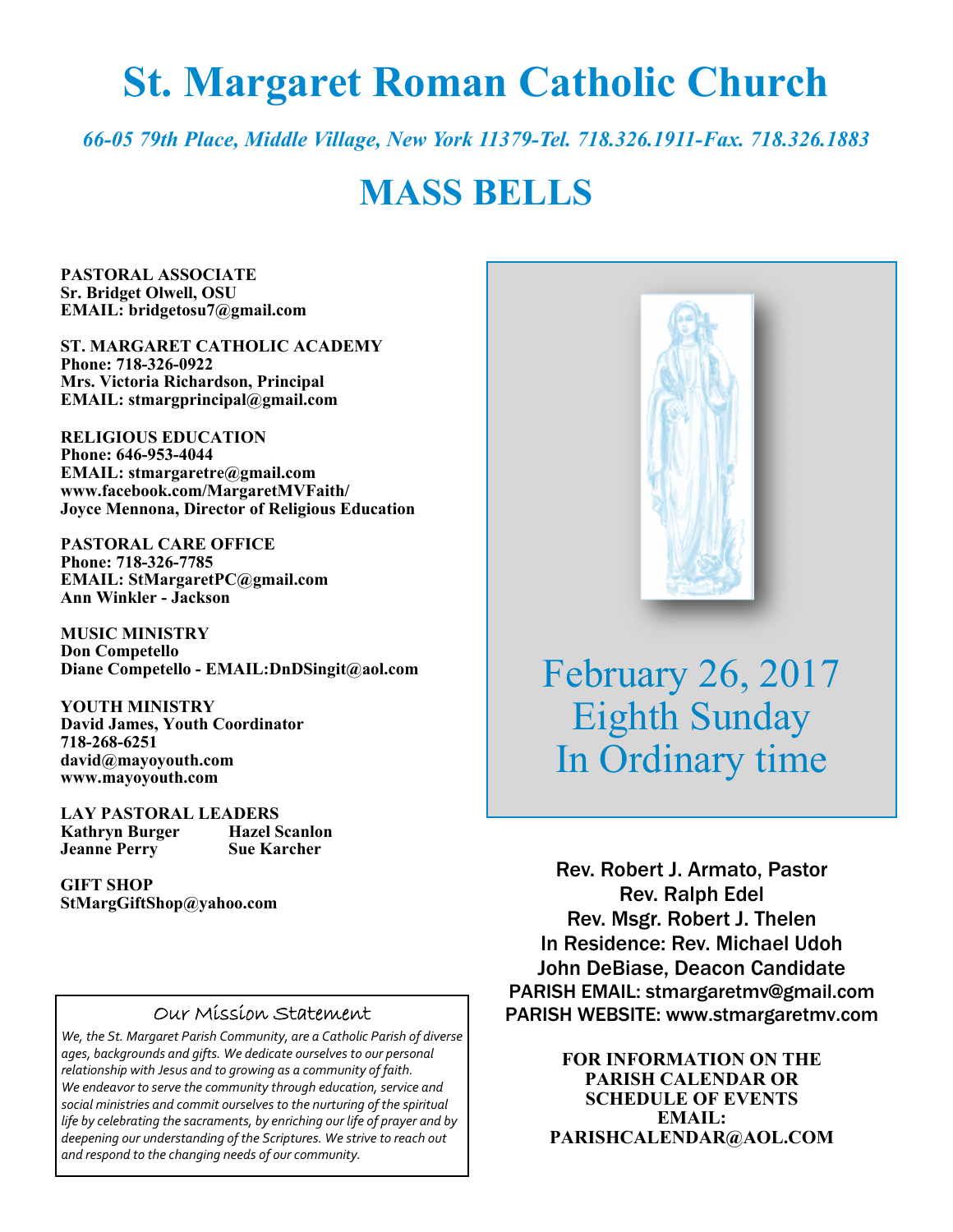#### *MASSES FOR THE WEEK*

#### **MON. FEBRUARY 27 - WEEKDAY**  7:00 Marie D'Amato

9:00 Neil Russo

#### **TUE. FEBRUARY 28 - WEEKDAY**

- 7:00 James Cuggy 9:00 Edna Aguggia
- 

## **WED. MARCH 1 - ASH WEDNESDAY**<br>7:00 Philip J. Composto

Philip J. Composto

9:00 Beverly Ruggiero NOON Thomas & Margaret Kelly

3:00PM Liturgy of the Word

7:30PM Bernard G. Helldorfer

## **THU. MARCH 2 - WEEKDAY**

- Salvatore Fischetti
- 9:00 Henry & Elizabeth Rader
- **FRI. MARCH 3 ST. KATHARINE DREXEL FIRST FRIDAY/ABSTINENCE/ WORLD DAY OF PRAYER**

7:00 Catherine O'Loughlin

- 9:00 Paul K. Bivainis
- 7:30PM Stations of the Cross English

#### **SAT. MARCH 4 - ST. CASIMIR/ FIRST SATURDAY**

- 8:30 Collective: Bill & Lee DiGiovanna/Holy Souls/Bernie Helldorfer/Souls of the Mis & Statkades Families/Rosalia Burriesci/ Giocomino Valenti/Arturo Valenti/
- 1:30PM **WEDDING:** Salvatore Melia and Danielle Bouros
- 5:00PM Aurora Cermeli

#### **MARCH 5 - FIRST SUNDAY IN LENT**

- 7:30 People of the Parish
- 9:00 Salvatore Palmeri/Antonino Genna/
- 10:30 Jessie Galbo
- NOON Fire Lt. Kevin J. Pfeifer
- 5:00PM Edward H. & Ellen T. Morrissey/ Nellie Malone Tollis

#### . . . . . . . . . . . . **REGULAR SCHEDULE OF MASSES & SERVICES**

|                        | or by appointment with a priest. |
|------------------------|----------------------------------|
| CONFESSIONS:           | SATURDAY, 4-4:45pm               |
| <b>WEEKDAYS:</b>       | Varies (See listing above        |
|                        | 10:30, 12:00 & 5:00PM            |
| SUNDAY:                | $7:30, 9:00$ (Italian),          |
| <b>SATURDAY VIGIL:</b> | 5:00 P.M.                        |

## **PARISH INFORMATION**

**If you're not registered, please stop into the Rectory office. THE PARISH OFFICE is open from Monday through Friday, 9 am to noon and 1 pm to 7:30 pm. Please respect these hours for your Rectory office business. Thank you.** 

**BAPTISMS** take place on the 1st and 3rd Sundays of the month. Please call the rectory for an appointment.

**WEDDINGS MUST** be scheduled at least six months in advance by appointment with a priest or a deacon. Please call the rectory office. For marriage preparation information visit www.pre-cana.org.

**THE BEREAVEMENT GROUP** meets on the 1st and 3rd Thursday of the month at 10 am in the Convent meeting room Call Ann at 718.326.7785.

**NOVENA** to Our Lady of the Miraculous Medal...Mondays after the 9 am Mass.

**MORNING PRAYER** daily from Monday through Friday at 8:45am.

**BOY SCOUT TROOP #119** meets on Tuesdays from 7:15-9pm. New members are welcome, age 10 1/2 & up. Call 718-894-4099.

**CUB PACK #119** meets on Mondays from 7-8:30pm. New members welcome, age 6- 10-1/2. Call 718-894-4099.

**THE ENGLISH CHOIR** rehearse on Tuesday, at 7:30pm. in the Church.

**THE CHILDREN'S CHOIR** rehearse on Monday, from 6-7pm in the Church. For more info. DnDSingit@aol.com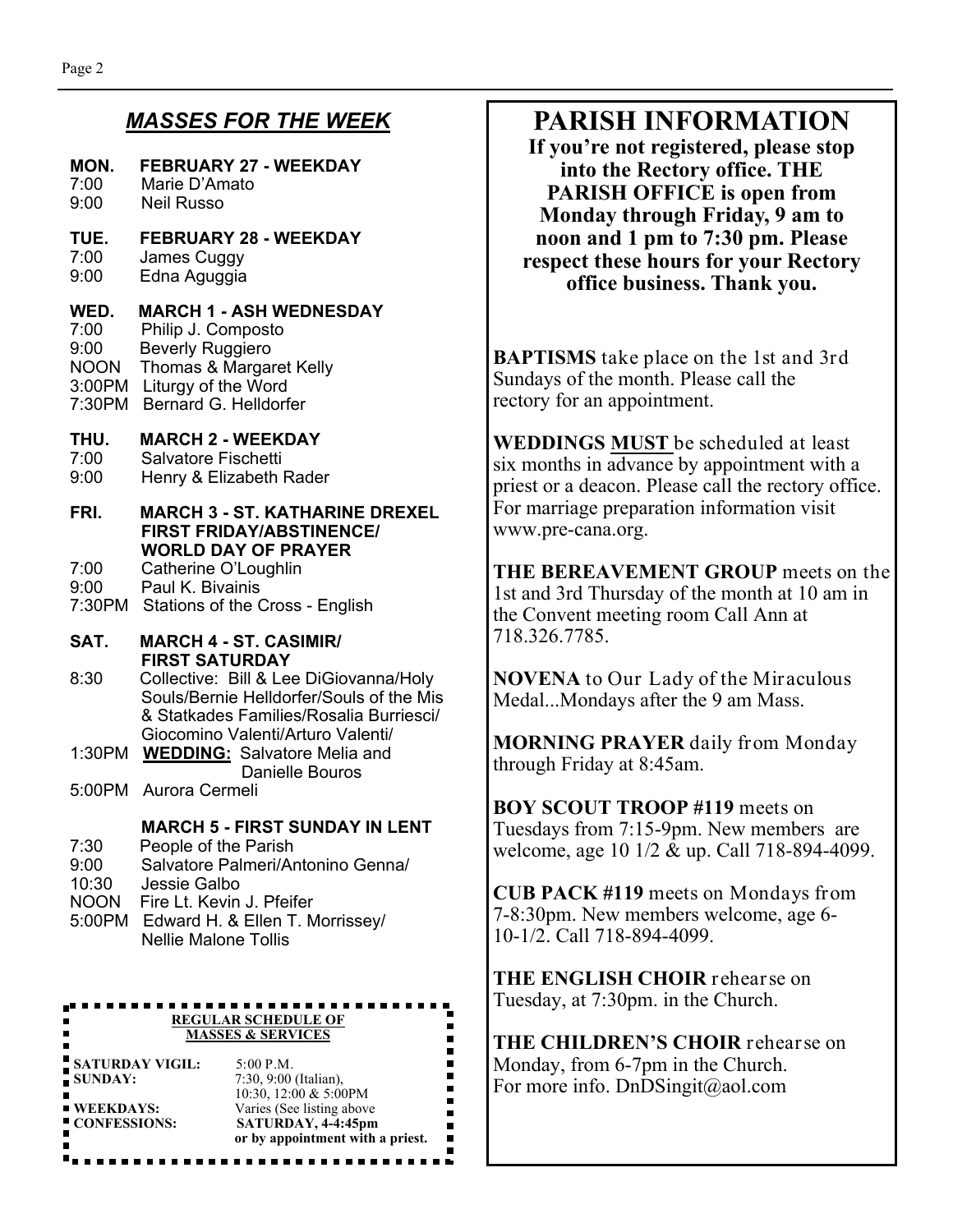## PLEASE PRAY FOR OUR SICK

Karen Guarascio, Connie Faccibene, Eileen Hinrichs, Linda Frazier, Angela Lenihan, Carol Falk, Cari Ann Falk-LoBello, Glen Falk, David J. McConville, Ronald Frazier, John Downer, Robert Sabini, Lee Falk, Patricia Johnson, Scott White, Bob Schaefer, Rose Marie Santos, Bernice Muller, Maria Millocca, Baby McKinley Kelleher, Isabelle Azzaro, Lucy Lento, Sean Harrison, Richard Santangelo, Michael Russo, Frank Cesare, Joseph Simon, Joseph Stubbs, Justin James Quirke, Rose Healy, Parrish Wert, Michael Hirst, Matteo Sabini, Carmen Melendez, Jim O'Driscoll, Jeanette Spartaro, Linda Castagna, Elizabeth Ott, Marion Caracciola, Baby Keila Mary Champoli, Brooke and Alexa Renda, The Ferrugio Family, Dorothy Mai, Marc Gandasegui, Bob & Karen Schaefer,

> *The names will remain for 3 months ONLY, unless you call 326-1911 and ask for conƟnued prayers*

**Prayer Requests Pray for vocations to the Priesthood and Religious Life. Please pray for our men and women from our Parish serving in the defense of our country: Lt. Col. Thomas Frohnhoefer Sgt. Robert A. Domenici** 

*WE RECALL OUR BELOVED DECEASED Especially, Michael Machado, Susan Guiragos, May they rest in Christ's Peace!* 

## *MEMORIALS WINE & HOST THIS WEEK*

*are offered in memory of William J. Collins & Family.* 

## *TABERNACLE LAMP THIS WEEK*

*is lit in memory of Marie Jatzen at the request of Mary Pascale.* 

## **ON ASH WEDNESDAY, MARCH 1ST**

ashes will be distributed at all of the Masses. Ashes will be left on a table at the head of the main aisle of the church for those who wish to take ashes to the homebound.

## *TODAY'S READINGS*

**First Reading** — God will never forget you (Isaiah 49:14-15) **Psalm** — Rest in God alone, my soul (Psalm 62). **Second Reading** — Make no judgments; the Lord will judge (1 Corinthians 4:1-5). **Gospel** — God feeds the birds and clothes the flowers. Do not be anxious; God knows all your needs (Matthew 6:24-34).

## *READINGS FOR THE WEEK*

| Monday:   | Sir 17:20-24; Ps 32:1-2, 5-7;                  |
|-----------|------------------------------------------------|
|           | Mk 10:17-27                                    |
| Tuesday:  | Sir 35:1-12; Ps 50:5-8, 14, 23;                |
|           | Mk 10:28-31                                    |
|           | Wednesday: J1 2:12-18; Ps 51:3-6ab, 12-14, 17; |
|           | 2 Cor $5:20 - 6:2$ ; Mt $6:1-6$ , 16-18        |
| Thursday: | Dt 30:15-20; Ps 1:1-4, 6; Lk 9:22-25           |
| Friday:   | Is 58:1-9a; Ps 51:3-6ab, 18-19;                |
|           | Mt 9:14-15                                     |
| Saturday: | Is 58:9b-14; Ps 86:1-6; Lk 5:27-32             |
| Sunday:   | Gn 2:7-9; 3:1-7; Ps 51:3-6, 12-13, 17;         |
|           | Rom 5:12-19 [12, 17-19]; Mt 4:1-11             |

## *SAINTS AND SPECIAL OBSERVANCES*

| Sunday:   | Eighth Sunday in Ordinary Time                |
|-----------|-----------------------------------------------|
| Monday:   | Julian Calendar Lent begins                   |
|           | Wednesday: Ash Wednesday; Fast and Abstinence |
| Friday:   | St. Katharine Drexel; Abstinence;             |
|           | First Friday; World Day of Prayer             |
| Saturday: | St. Casimir; First Saturday                   |

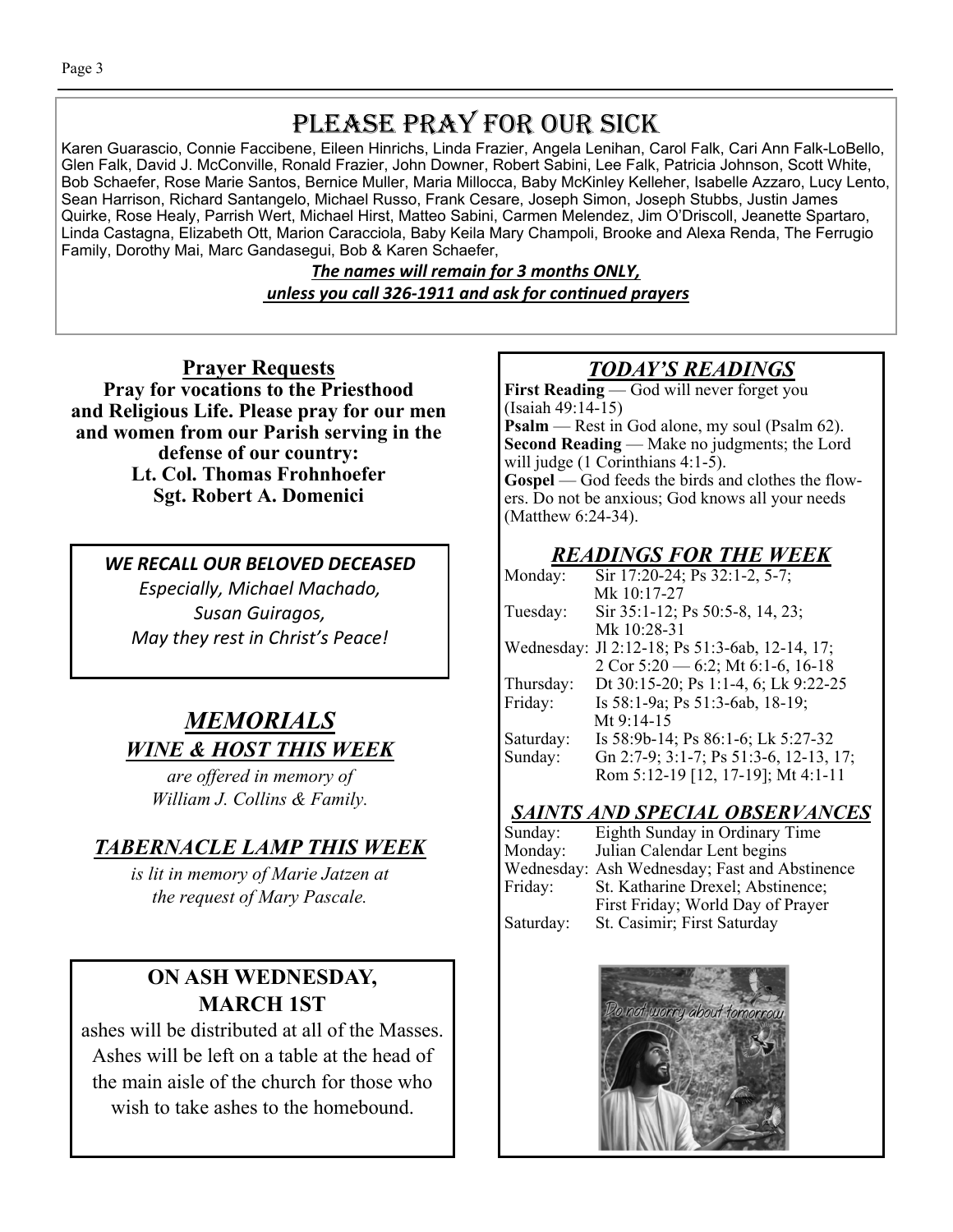#### *BEST LENT EVER BEGINNING MARCH 1, 2017!*

We all know the things that make us happy, but we don't always do them. Lent is an opportunity to change that. This year we invite and encourage you to do two things:

- 1. Buy the book *Resisting Happiness* (if you did not already get it). It's just \$3.00. Maybe even buy one for some of your friends at home or at work! We only have 200 books so don't delay. These books will be on sale before and after all the Masses on February 25/26, on Ash Wednesday and if there are any left on March 4/5. Imagine 200 parishioners reading the same chapter each day during the season of Lent!
- 2. Watch a free inspirational email video from Matthew Kelly and personal reflections from Dynamic Catholic team members that will help you identify what stands between you and happiness.

*ARE YOU READY FOR YOUR BEST LENT EVER?* 

#### **TREASURES FROM OUR TRADITION**

By the early 1950s some scholars were calling for the restoration of Communion of the faithful on Good Friday, since by then only a priest received, consuming the host from the Holy Thursday repository. In 1955 the new Good Friday liturgy was timed to begin at three o'clock everywhere, and included the option of Holy Communion, but without the Precious Blood that had originally been part of the liturgy. Today, there is increasing debate among theologians. Some feel that it would be better to fast from the Eucharist on Good Friday, focusing on the mystery of the cross and highlighting the Easter Communion. Others say that this Communion infuses the sadness of the day with awareness of Christ's victory. It is not a day of mourning, of course, and the Passion according to John grounds the liturgy in a sense of Christ's victory over death and the triumph of the cross. The tradition is rich and varied, and we are still in the early stages of recovering an ancient way of doing things.

 Why do we call the day "good"? The English and Dutch languages share this name, and its origin stems from the name "God's Friday." The traditional name for the day in Latin is *Feria VI in Parasceve*, which translates as "The Sixth Day of the Week of Preparation." Other languages make do with "Holy Friday." In another part of England, as in Denmark, the people used to call it "Long Friday," a good description for a quiet day without work and no chance for play or a good meal!

#### **DO YOU HAVE AN IPHONE OR AN ANDROID PHONE?**

Want to keep up with St. Margaret's news? Download our parish app. Daily Mass readings, prayers, bulletins and more. Just text the word "APP" to 88202 or search "My Parish App" in Google Play Store or App Store.



*DEFENSIVE DRIVING COURSE*  to be given in St. Margaret

School Library on Saturday, March 11th, 9am - 3:30pm

**The Cost:** \$45.00 per person **The Benefits:** 10% discount on liability and collision insurance for 3 years. Up to 4 points deducted from your driving record.

**Contact:** Sister Bridget, 718-326-1911 for more information or to register.

#### *APOSTOLATO ITALIANO*

L'Apostolato Nazionale Italiano (NIAC) offrira una Giornata di Preghiera al Centro Pastorale Immacolata Concezione il Sabato,

18 Maggio, dalle 9:30 della mattina. Consistera di opportunita per preghiera, la Messa, e il Rosario, e presentazioni dal Padre Giacomo Sgroi della Diocese di Monreale in Sicilia. Il costo e \$20 per persona con pranzo caldo incluso, ma *senza trasporto.* Per riservazioni, chiamate Padre Armato prima del 17 Marzo.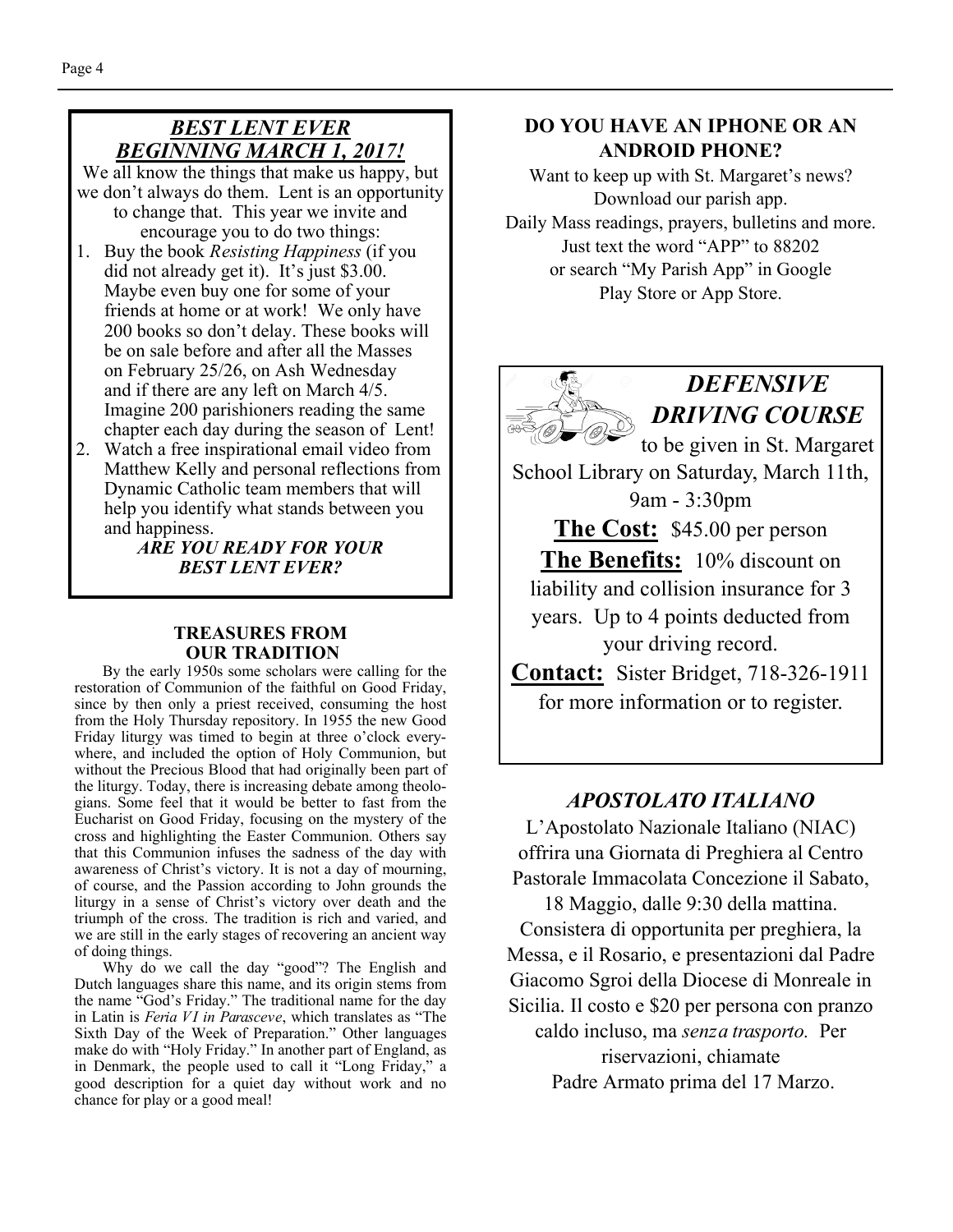#### **THE ST. VINCENT dePAUL SOCIETY**

is conducting it's 5th Annual Lenten fundraiser for *Bridge to Life*, a crisis pregnancy center in Queens. This year we are asking for funds to provide pre-natal and post partum care for the moms and neo-natal care for the newborns. The campaign will run between Ash Wednesday, March 1st and Good Friday, April 14th. Checks (made out to Bridge to Life) and cash should be placed in the red-printed envelopes on the radiators in Church, and put into the collection baskets. Please make this campaign your Lenten sacrifice. Thank you.



## **IRISH NIGHT CELEBRATION**

Join us at St. Margaret Annual Irish Night on Saturday, March 4th from 7:00pm til 12:00am.

Tickets are \$45p/p which includes Traditional Irish dinner, beer, wine, soda,

 coffee & dessert. Entertainment by

## *THE CUNNINGHAM BROTHERS*

For more information and tickets, call Susan, 718-417-3102; Ann, 718-326-1256; Bridie, 917-302-3569 or Maureen, 917-589-6804.

> *DON'T MISS THE FUN!!*

**THE ST. VINCENT dePAUL FOOD PANTRY is located at 66-25 79 Place The pantry is open on WEDNESDAY AND SATURDAY from 10am to 12 Noon.** 

### **SAINT MARGARET GIFT SHOP**

open Wednesdays, 12pm - 4pm Saturdays, 4pm - 5pm and Sundays, 9am - 1pm We have a selection of religious goods: Rosaries - Medals - Gifts - Crucifixes Statues - Bibles and other books **AND MORE!** 

If we don't have it, we'll try to get it for you. The Gift Shop is located in the rectory. Please use the red side door in the parking lot. If the door is closed, please knock.



## **ST. MARGARET'S YONKERS EMPIRE CITY BUS TRIP Monday, March 20th**

The bus will be in front of the Church and will **leave promptly at 9am.** The cost is \$23.00p/p. For reservations/information call **Betty, 718-326-0198 ONE LUCKY PERSON WILL WIN A FREE RIDE ON OUR APRIL TRIP!** 



*Can a mother forget her infant, be without tenderness for the child of her womb? Even should she forget, I will never forget you*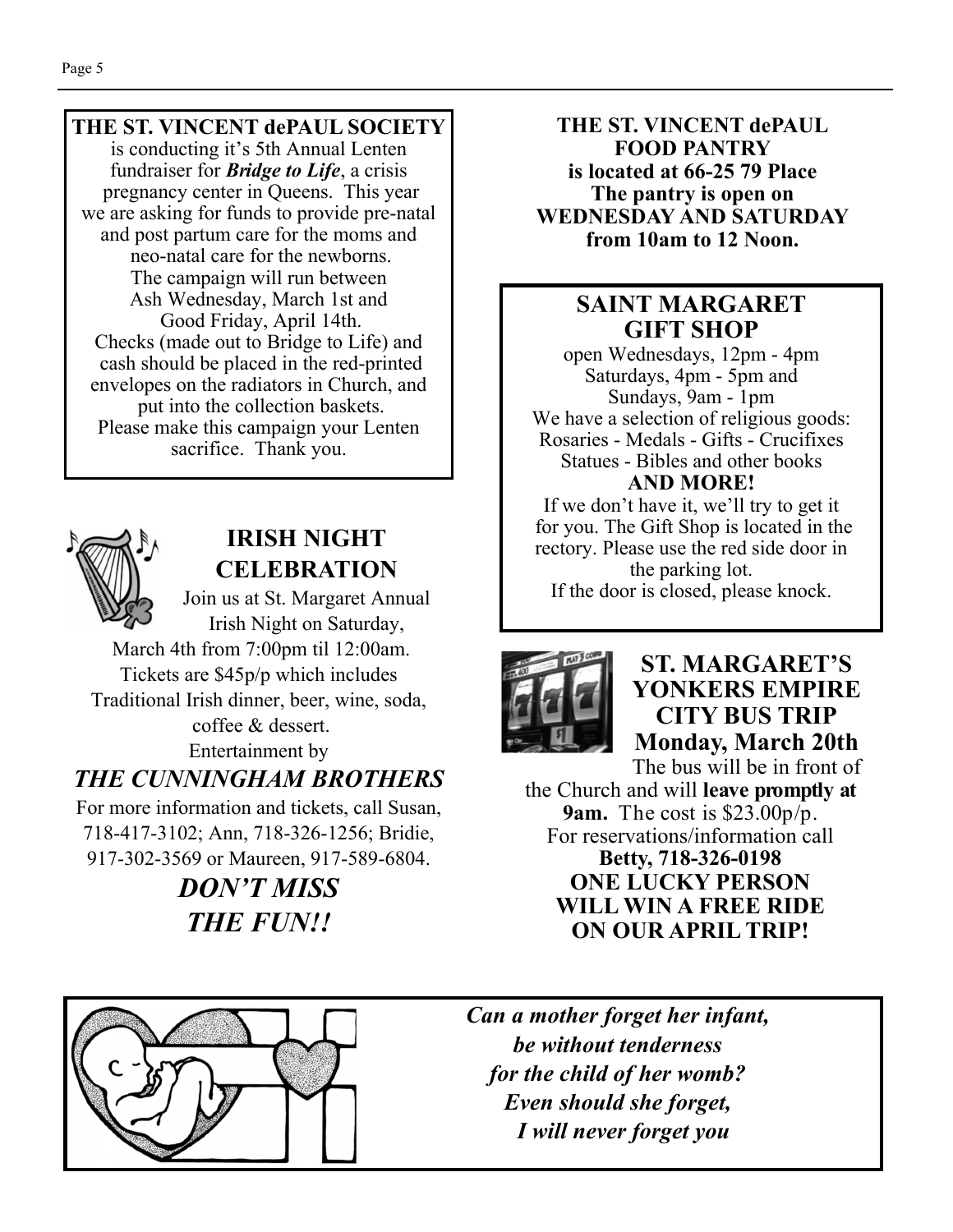# SCHOOL NEWS

#### **REUNION**

**Bishop McDonnell MHS:** Saturday, April 22nd From noon to 5pm will be held at the former Bishop McDonnell MHS, 260 Eastern Parkway, Brooklyn. Classes of the 30's, 42, 52, 57, 67, 72. All grads and guests are welcome. Cost is \$90.00p/p. For more info. call Rita Monaghan-Maloney '59 718-857-2700 ext. 2253 or rmaloney@blmhs.org **ST. AGNES ACADEMIC H.S.**  is seeking a varsity softball coach. The season starts the beginning of March and goes through May. Practices and games are held after school. Contact Jill Nemeth, jnemeth@stagneshs.org. **CONGRATULATIONS**  To former St. Margaret School students who have received honors at **Holy Cross High School:**  MICHAEL COLOMBI, ANTONINO PETSCHE **Cathedral Preparatory School & Seminary:**  ANDREW CHALMERS, STEVEN ARUNDEL, KEVIN PLUT **Msgr. McClancy Memorial H.S:**  QUINN BRENNAN, JOSEPHINE MASULLO, JORDANA NADILE, TIMOTHY WALLS, ANGELS MASULLO, CATRINA SCIACCA **Bishop Kearney H.S.:**  CARMELA PICCOLO **St. Francis Preparatory School:**  JORGE AGUILAR, MAYA BELTRAN, KASPER BIELECKI, ANTONIO CAMPORESE JESSICA COVERLY, ANGEL FAICAN, SOFIA FERRANTINO, ASHLEY HAAG, SKYLAR JONES, RACHEL LUSCHER, NICHOLAS MAHER, KAYLEIGH NACER, DANIEL ODDO, GABRIELLA SANTOS, JOHN SCHUFF, BUCK TENAGLIA, ELIZABETH ZHIVANAJ We wish these students continued success in their future endeavors.



#### *ST. MARGARET'S LUCKY NUMBER 2017*

| Feb. 11 - | 541 | $M/A$ Metzger $(b)$ |
|-----------|-----|---------------------|
|           |     | D. Hennessey (b)    |
| Feb. 12 - |     | 704 R. Aguggia (b)  |
| Feb. 13 - |     | 464 No Winner       |
| Feb. 14 - |     | 864 No Winner       |
| Feb. 15 - |     | 068 A. Monna        |

### **HELP SUPPORT YOUR PARISH Buy a "LUCKY NUMBER" FOR 2017**

**based on NY State Lottery, every evening of the year.** Single Subscriptions: \$60.00, two or more subscriptions, \$50.00 each. Call Patti C, 718-639-2263 for more information.

### **GIVE UP YOUR ENVELOPES!**

We invite you to help your parish save money by giving up your offertory envelopes this Lent! Enrolling with *Faith Direct* will provide St. Margaret Parish with consistent support and simplify your giving without the wasteful envelopes. Join us in giving up envelopes this Lenten season! Visit www.faithdirect.net and use our church code **NY299.**  Thank you for your continued support of our parish family!

## *TODAY IS LAY MINISTRY SUNDAY*

After the homily we will recognize the many dedicated lay men and women who give tirelessly of their time and talent in service to others and to the Church. When we name your ministry we invite you to stand for recommitment and blessing.